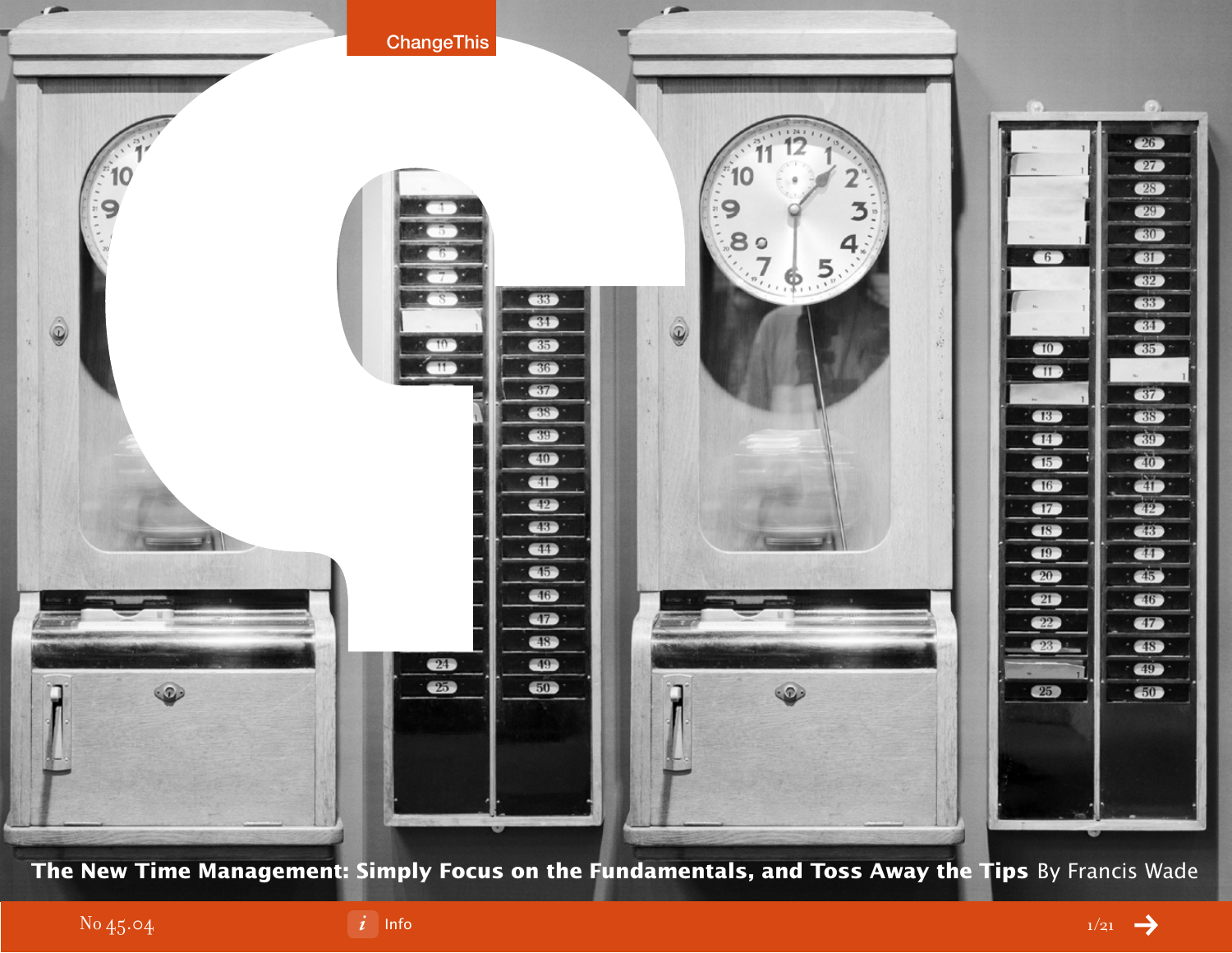# The New Time Management

At first, getting a Blackberry as a surprise for Christmas sounds like fun. After all, it has wonderful, amazing capabilities, with most of the functions of a PDA and a phone combined into a small, 5 ounce package.

However, would Hank Aaron have accepted the gift of a newfangled, "high-tech" bat from a cousin and used it in his next game? Would Michael Jordan have worn sneakers bought by his aunt in the next playoffs? Does Tiger Woods use the fanciest club that gets sent to him for free in the mail in his next Master's tournament?

In each case, probably not.

The average professional, however, acts differently from the experts. They look for, purchase and employ the latest gadgets they can afford, and eagerly adopt the tips that they think will give them a quick advantage. The result of their actions is unfortunate—in too many cases they actually destroy their personal productivity, and end up discarding the gadget and the tip to return to their old practices.

If one of the goals of a professional is to be as productive as possible, you would think that they would take the kind of care that Aaron, Jordan and Tiger take when selecting the tools of their trade—the ones that are integral to achieving all of their most important results.

Professionals don't demonstrate this kind of care, but it's not their fault.

While the expert sportsmen are gifted, they have something that we working professionals don't have—a firm grasp of the fundamentals of their sport. Not only do they know them, but they each spend years mastering these basics through diligent practice. The ones who we acknowledge

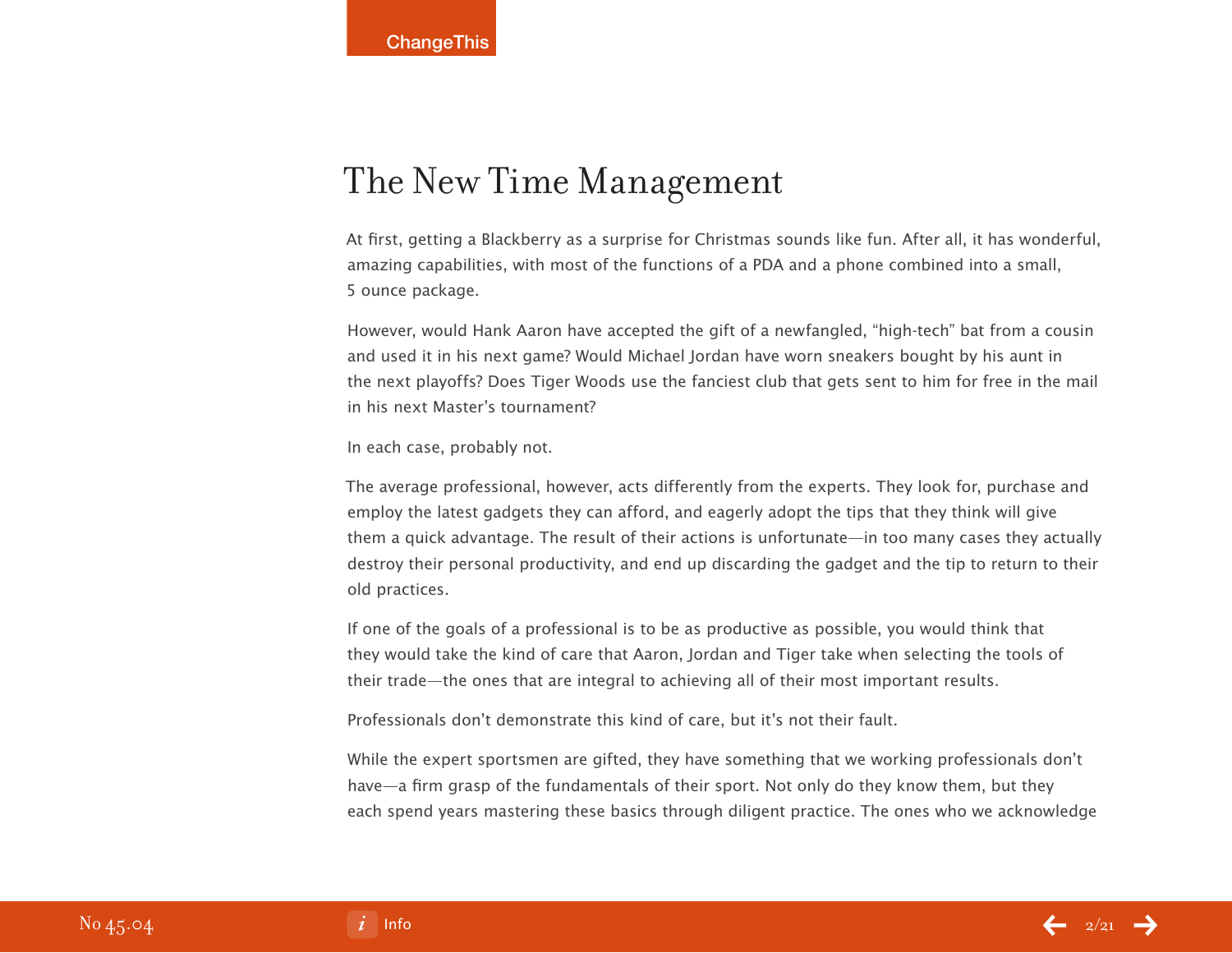as masters start practicing when they are young, and never stop as long as they are committed to competing. Even so-called child prodigies like Mozart base their success on hard work on the fundamentals; it is said that Mozart practiced so much that his hands were visibly deformed by his early twenties.

Pity the mediocre sportsman or musician who can't bother with the fundamentals, and instead spends his or her time shopping for the latest bat, club or instrument that uses the latest materials, design or manufacturing process that the mind can conceive. The hope, of course, is that some of the expert's magic will rub off without having to do the mundane work needed to attain true mastery.

Pity them also for chasing after the latest tips or shortcuts found in books, on the internet, or from those who are more skilled. The tips become a new gospel until everyone is trying the tip—whether it be boxers trying to "rope-a-dope," tenors being temperamental, or martial artists travelling to Asia to learn the true secrets of their art.

All this, instead of practicing the fundamentals.

Time management systems are essentially quite simple, and they are easy to understand and to learn once the fundamentals are appreciated.

[Info](#page-20-0)  $\leftarrow$   $3/21$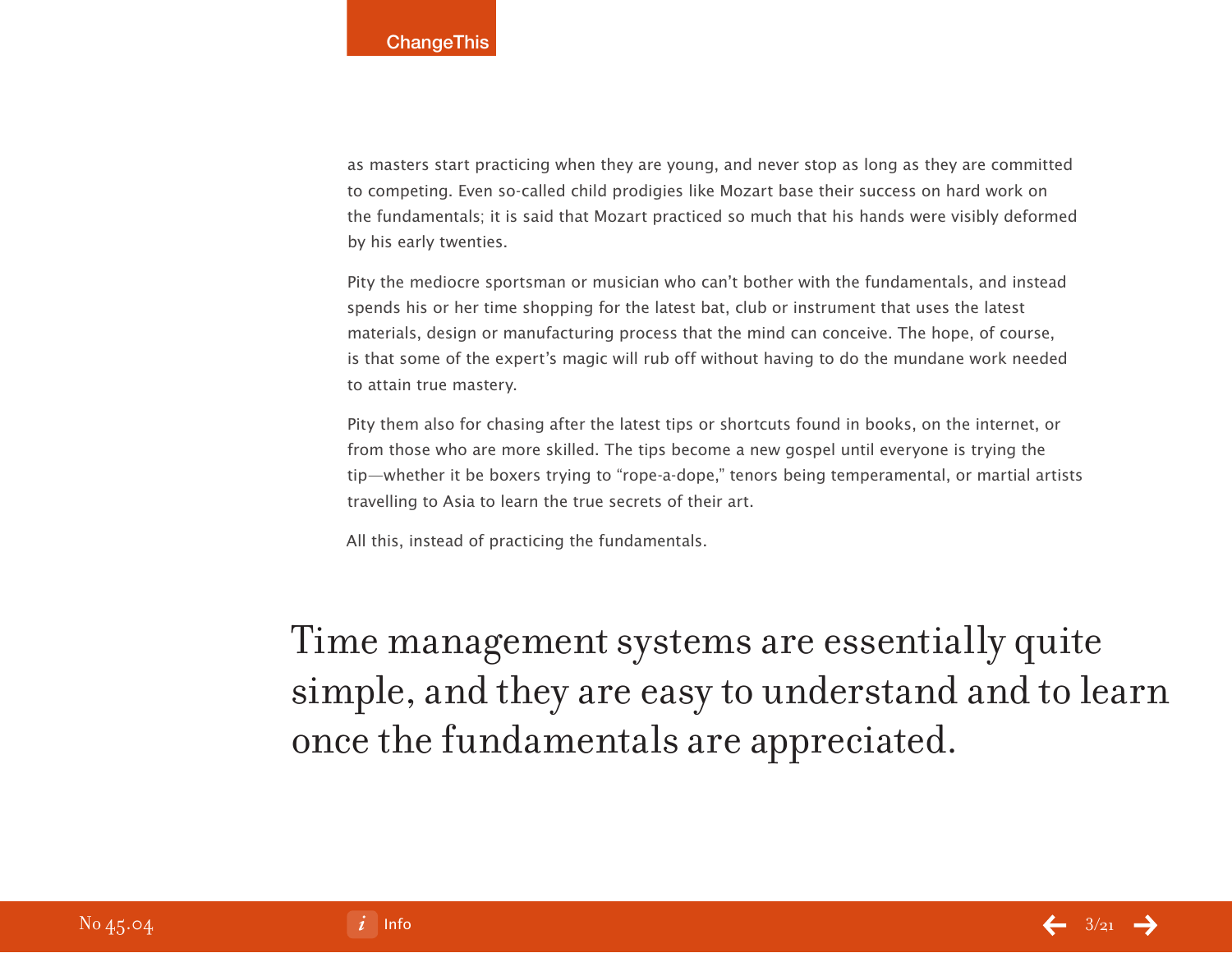Unfortunately, the working professional suffers from ailments that should draw more than mere pity. For not only does he or she not practice the fundamentals, but they have never been taught what they are, or even that they exist to be learned.

The results are plain to see: millions of PDA's, Blackberries and copies of Microsoft Outlook are sold each year to well-intentioned knowledge workers who don't know the fundamentals. They might come to understand the 40 features contained in the new Palm Treo, but their ignorance of the fundamentals leaves them in a struggle to incorporate the new technology into their daily lives.

The gadget ends up in the desk drawer to gather dust until the next, shiny must-have comes along. Likewise, the well-intentioned list of 100 tips ends up being forgotten as the user gets overwhelmed trying to fit them into his or her life. Without a basic understanding of how time management systems work, the tips remind me of trying to become a great quarterback using the advice of every coach, player, fan and commentator that has even a passing knowledge of the game. It's just stressful and impossible.

What I have discovered is good news—time management systems are essentially quite simple, and they are easy to understand and to learn once the fundamentals are appreciated. In my research, when I compared professionals across different cultures, industries, ages and genders, I realized that the problem we all face is exactly the same, and that every solution that has provided relief has, perhaps unwittingly, covered all the fundamentals.

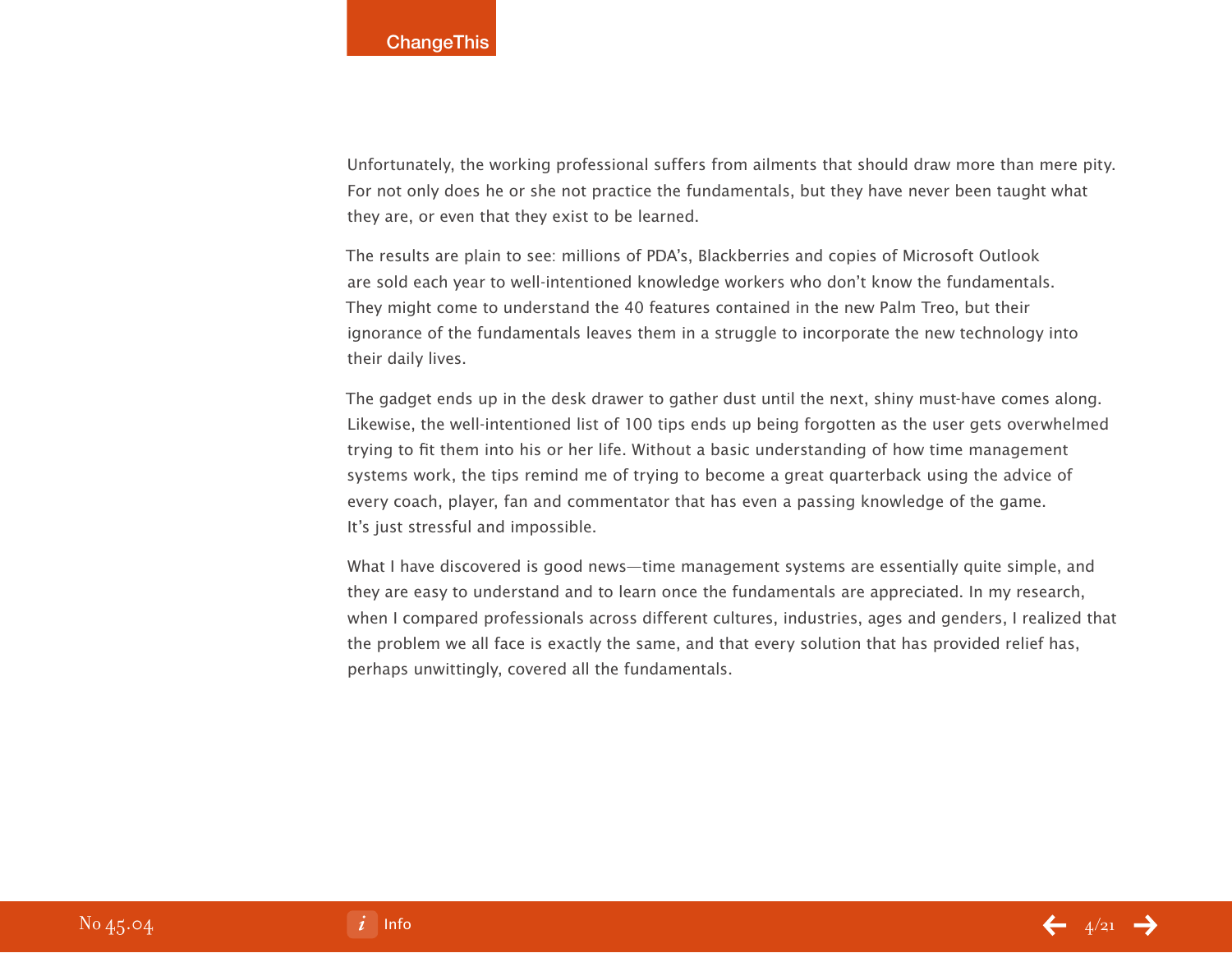## THE SAME PROBLEM

As working professionals across the world, we all want the same things when it comes to time management. We want to feel a certain peace of mind that comes from knowing that our affairs are in order and that we've not forgotten something that might jump up later to give us a nasty surprise.

We also want to get as much as we can out of life, and to maximize the time we have to be alive. We share the belief that this time is limited, and we want to spend it in ways that are in line with our values and commitments.

And we all face the same problem of having only 24 hours in the day.

We also want to avoid the exact same things:

- Unnecessary stress that comes from forgetting to do the things we wanted to do. •
- Breaking promises made to ourselves and people we care for without good reason.  $\bullet$
- Being out of balance with respect to the time we spend working, with family, enjoying our friends, being entertained, relaxing, etc. •
- A sense of regret when we realize that we are spinning our wheels and have accomplished little in the past day, week or month.

But we are also missing the same essential knowledge—an understanding of the fundamentals. If we knew them, we would know how to repair our time management systems when they break down. When Tiger's game falls apart, he's lucky—he knows what to do. He returns to the fundamentals and starts to rebuild.

If we were so lucky, we would have the following fundamentals taught to us in the 5th grade. It's late, but not too late to learn them, and to begin our long overdue practice sessions.

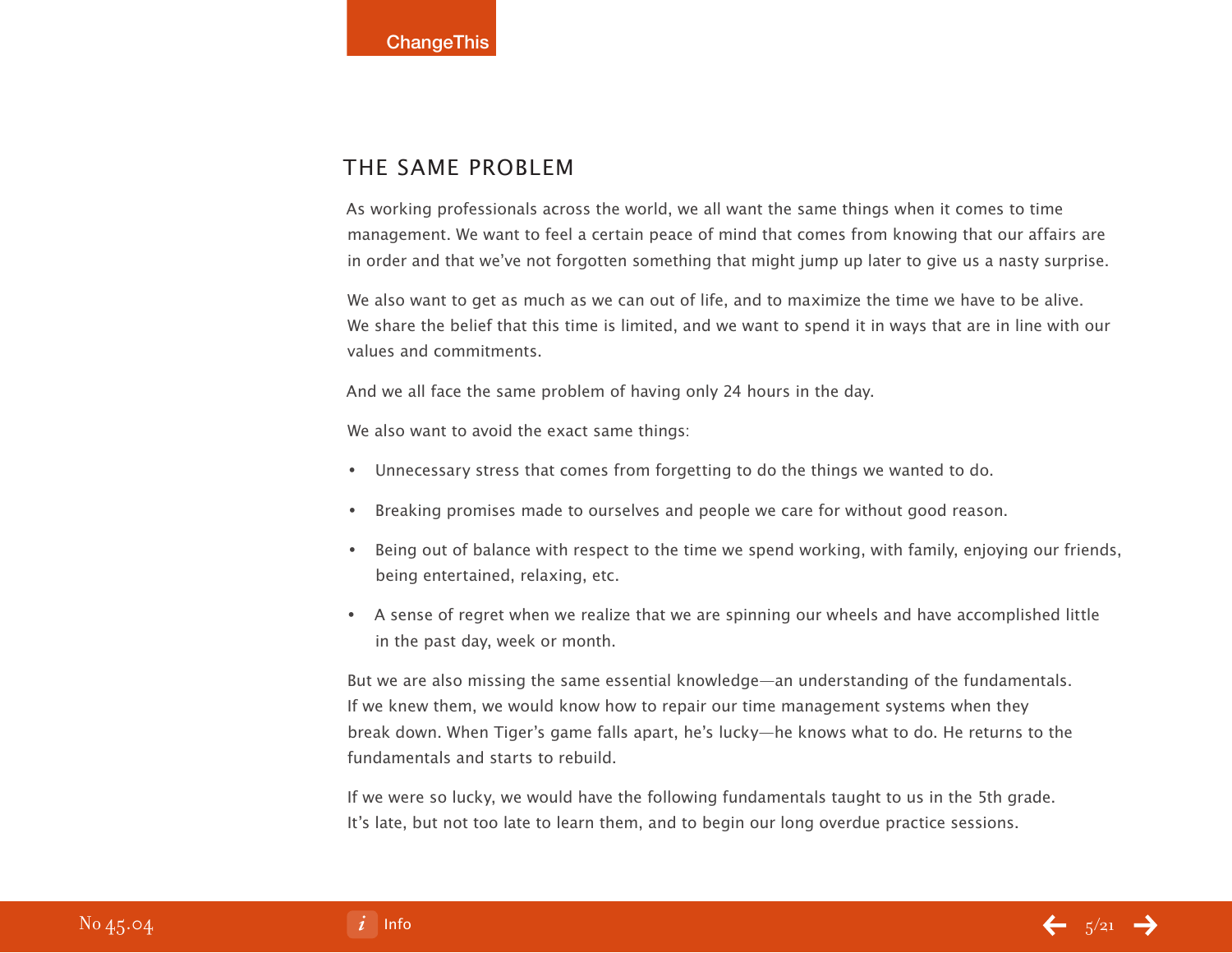## The Fundamentals

The basic time management system consists of 2 kinds of components: time demands and a variety of practices.

Time demands are merely the different things that we decide we must do. Simple examples include a decision to call a colleague, visit our parents, pay a bill, attend a meeting or prepare a document. Time demands are created by us, the professionals, who have commitments to "get stuff done." We create them by the tens and hundreds each day, sometimes by merely visiting a website, looking in a closet or glancing at ourselves as we walk by a mirror and decide to change our appearance in some way.

Time demands are like raw chunks of dough that have just been made by a baker.

A friend of mine, who owns a bakery here in Kingston, tells me that dough undergoes a process that is transformational. He uses practices that include dividing, rounding, resting, moulding, proofing, baking, slicing, cutting and packaging. These are the fundamental, and universal, practices that bakers throughout the world must use to transform dough into bread.

To violate these fundamentals is to ruin the bread, according to him.

In time management, there are 7 core fundamentals that all professionals must employ to transform time demands into action: Capturing, Emptying, Tossing, Storing, Acting Now, Scheduling and Listing.

To violate these fundamentals is to end up with feelings of stress, overflowing email inboxes, broken promises, late arrivals, forgotten commitments, poor reputations, upset colleagues, a missing sense of accomplishment and more. What exactly does each of these fundamentals comprise, and why are they so important?

What follows is a description of the 7 fundamental practices to professional time management.

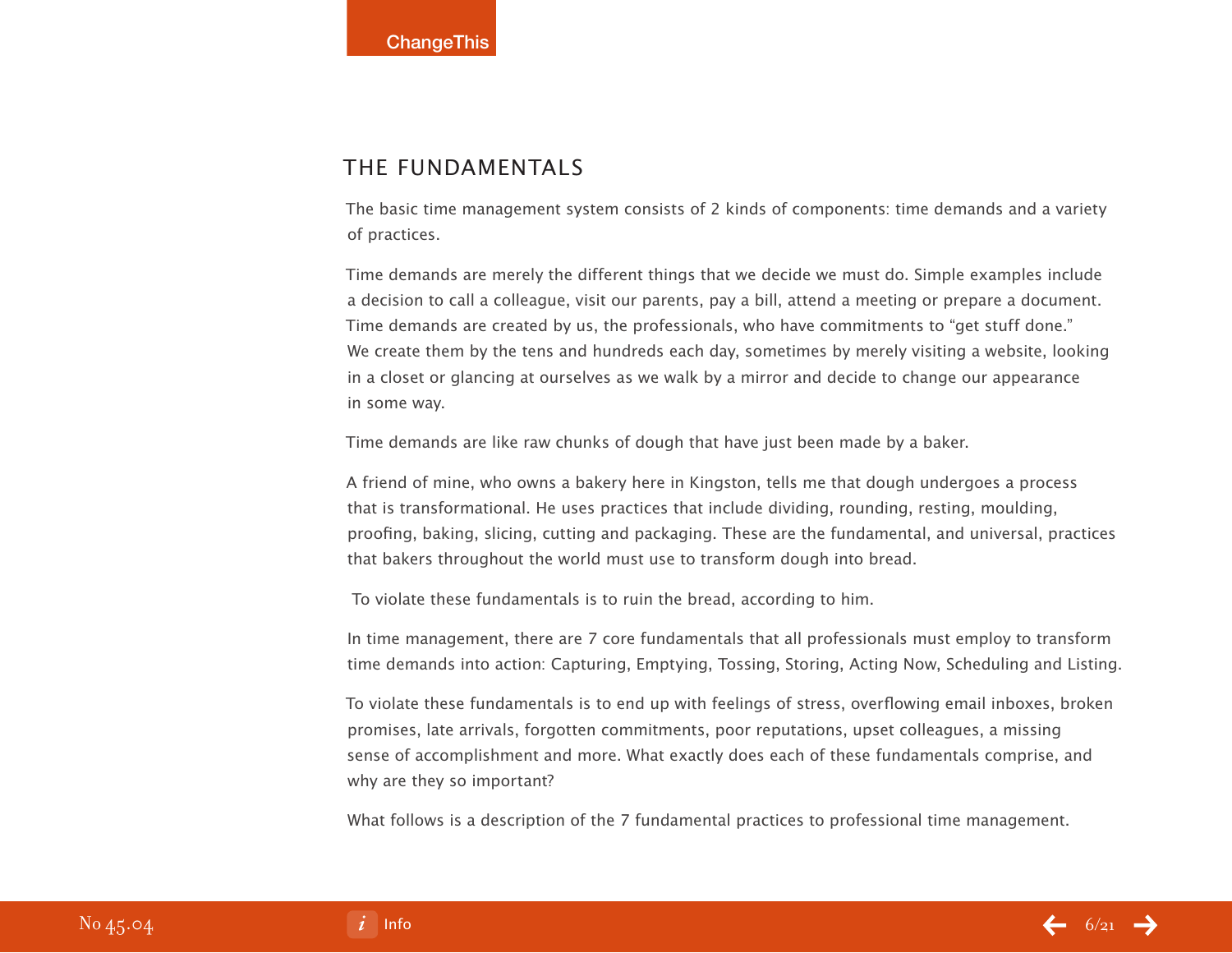## Practice 1. Capturing

A "capture point" is the "port of entry" of a time demand into a professional's time management system. When he or she is "capturing," a time demand is being stored temporarily for later use.

For example, an email Inbox is a capture point that contains email messages, all of which are time demands. A professional's memory is a possible capture point, as in a mental note that one makes for oneself. A piece of paper with a list of items to do later is yet another. A voicemail system and a digital voice recorder also count as capture points.

#### **Key Principles**

- $\rightarrow$  The mind is the worst capture point to use, and should be employed to store information as infrequently as possible. Instead, the mind should be kept free to process thoughts, and external devices or tools should be used to store information instead.
- $\rightarrow$  A capture point should be kept nearby at all times, just in case it's needed
- $\rightarrow$  Capture points should be limited in number.
- $\rightarrow$  Time demands should be stored in capture points for a short a time as possible.
- $\rightarrow$  In the case of an email Inbox, messages should be allowed to enter upon demand, rather than automatically.

At expert levels, professionals have taught themselves to practice the Key Principles religiously, thereby preventing any incoming time demand from ever "falling through the cracks" of their system.

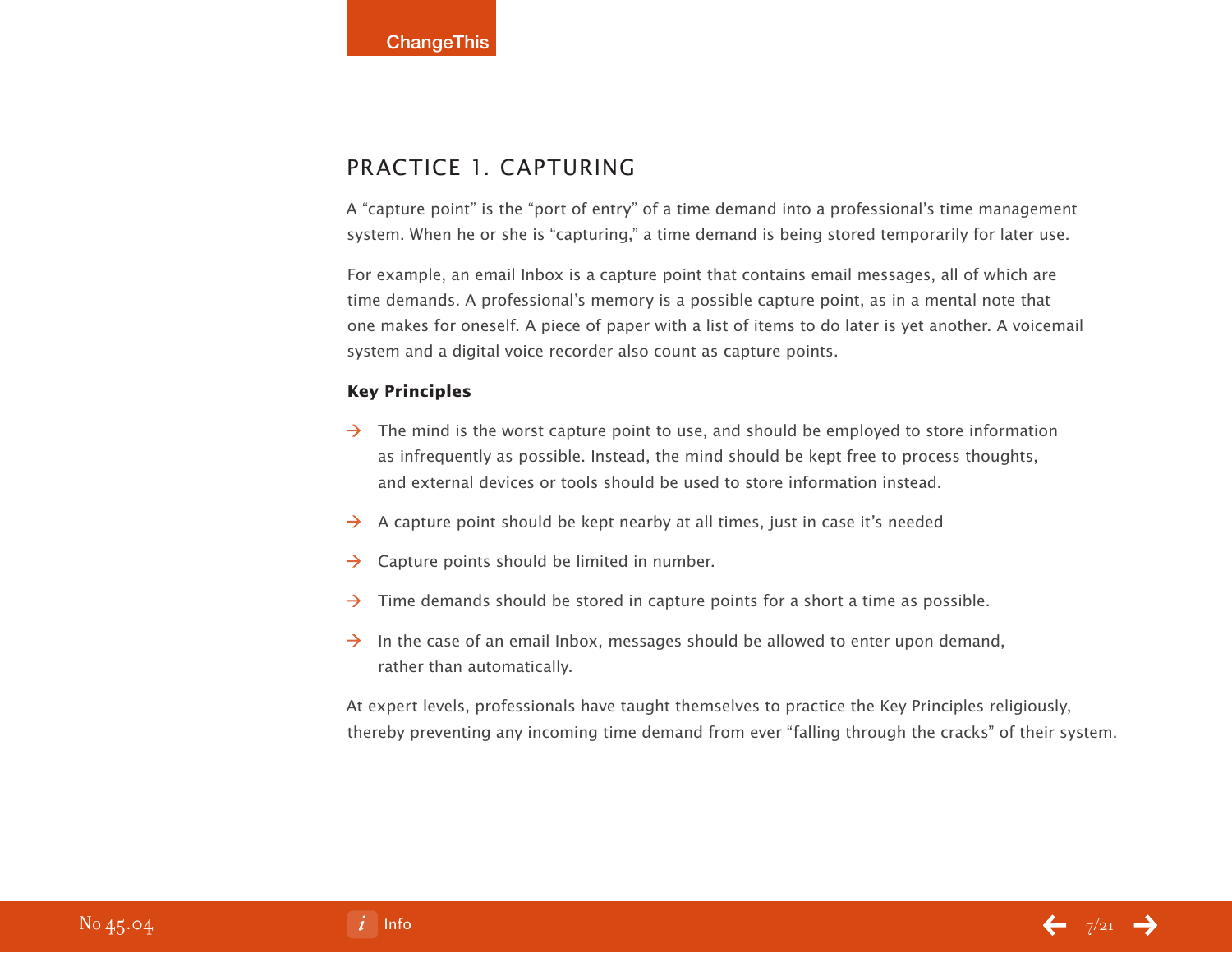# Practice 2. Emptying

Because capture points are temporary storage devices, they naturally need to be accompanied by the practice of Emptying. At some time after Capturing has occurred and time demands have accumulated, a professional sits down and empties each capture point, removing all items and preparing it for future use.

#### **Key Principle**

 $\rightarrow$  Empty capture points as often as possible, and make immediate decisions about their disposal on an individual basis.

Expert professionals empty rigorously, and never allow messages to accumulate in their email inboxes, as items on paper, or let their voicemail ever get to the point where they are overfull.

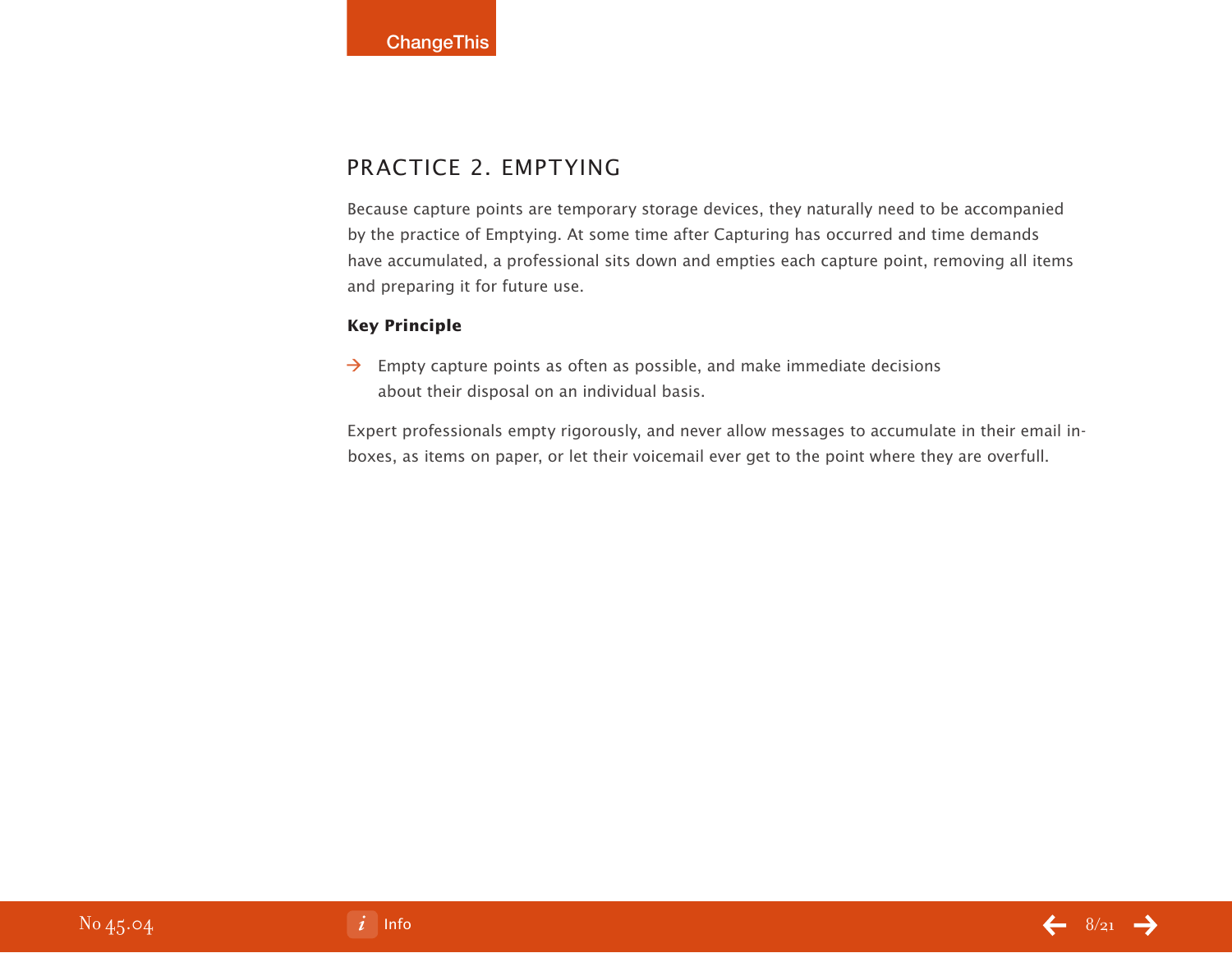## Practice 3. Tossing

When a capture point is being emptied, one option is to get rid of a time demand by deleting it, crossing it out or throwing it away.

Most messages that are emptied from an email Inbox are probably deleted. They are "Tossed" because in the process of Emptying, the user has decided not to ever act on the time demand.

A good idea that came up in conversation loses its lustre several hours later and needs to be crossed out. A voicemail is immediately deleted after it's listened to because there is no further action required.

#### **Key Principle**

 $\rightarrow$  Toss time demands aggressively deleting items once and for all instead of allowing them to sit in the time management system weighing things down.

An expert at Tossing is always looking for reasons to delete or get rid of time demands that are no longer active. They keep their system light, knowing that the only time demands that are "alive" have their full commitment.

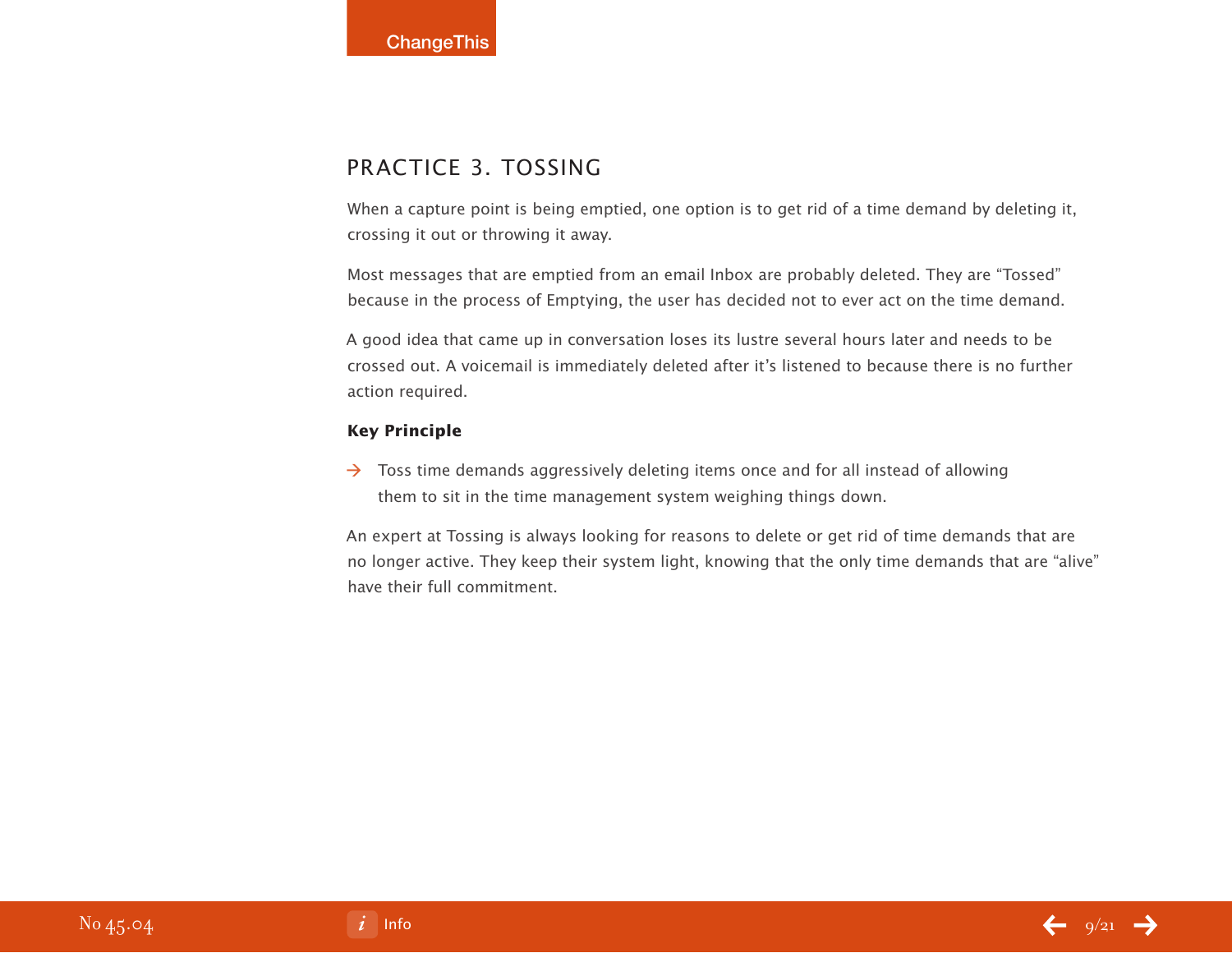# PRACTICE 4. STORING

When a key piece of information comes into a time management system, it must be safely put away for later retrieval. It might be a phone number, address, meeting minutes, credit card number—anything that must be saved.

#### **Key Principles**

- $\rightarrow$  Never use personal memory.
- $\rightarrow$  Store only the minimum information, and store it in a place that is fully backed up in case of an emergency.
- $\rightarrow$  Use as little physical space as possible.
- $\rightarrow$  Use a portable storage device, but use only one.

Experts use technological tools that match their specific needs, and have 24 hour, 7 day a week backups available in case of emergencies

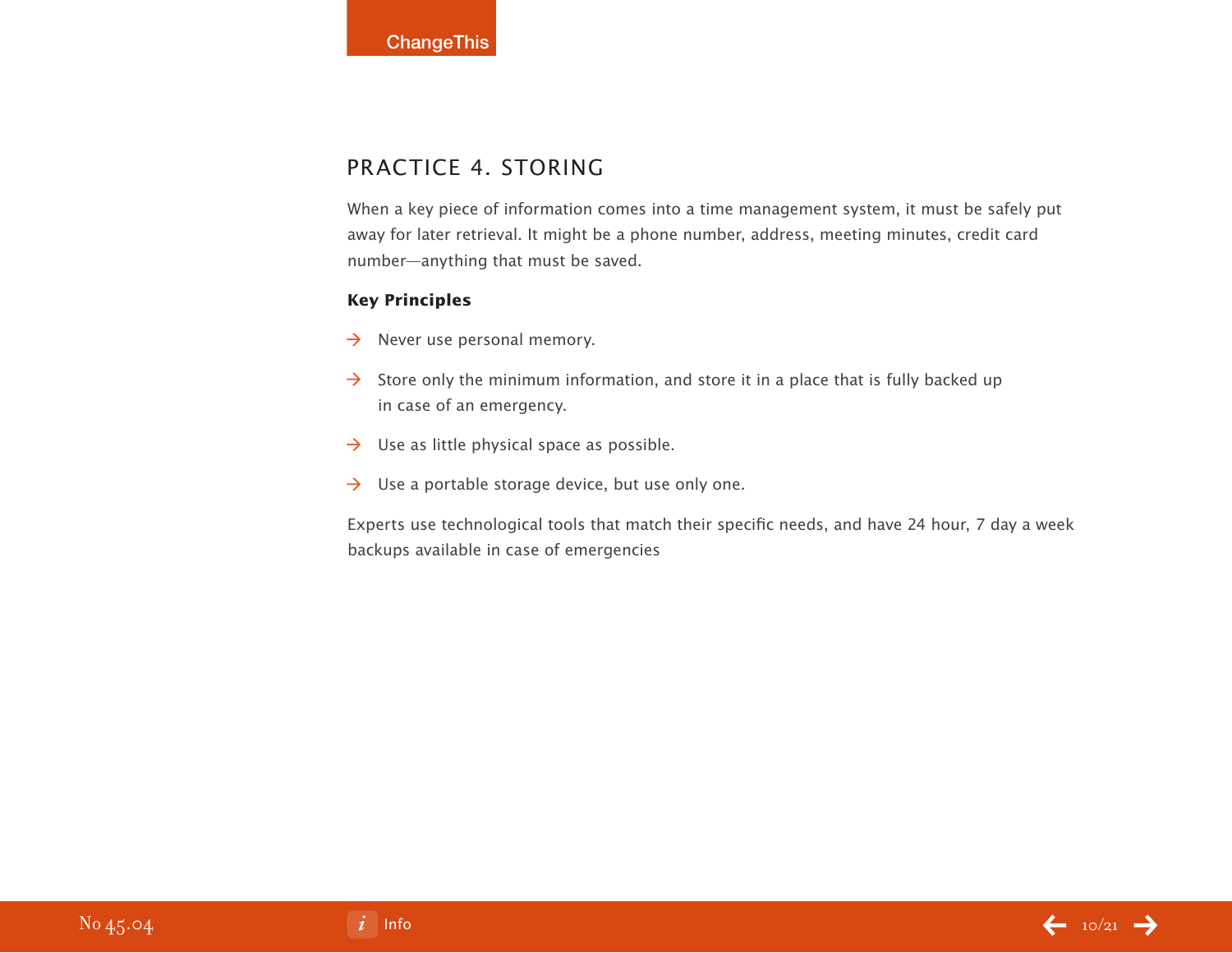# PRACTICE 5. ACTING NOW

When professionals are emptying, they realize that they can take at most 2 to 5 minutes to complete an item. They act immediately to complete the time demand, rather than transferring it to another place in the system.

#### **Key Principles**

- $\rightarrow$  Choose a time limit between 2-5 minutes and use it as a rule.
- $\rightarrow$  If Acting Now exceeds the time limit, stop and make a decision whether to continue or to plan it for a different time.

Expertise in Acting Now is demonstrated by completing the action within the time limit, and avoiding time overruns.

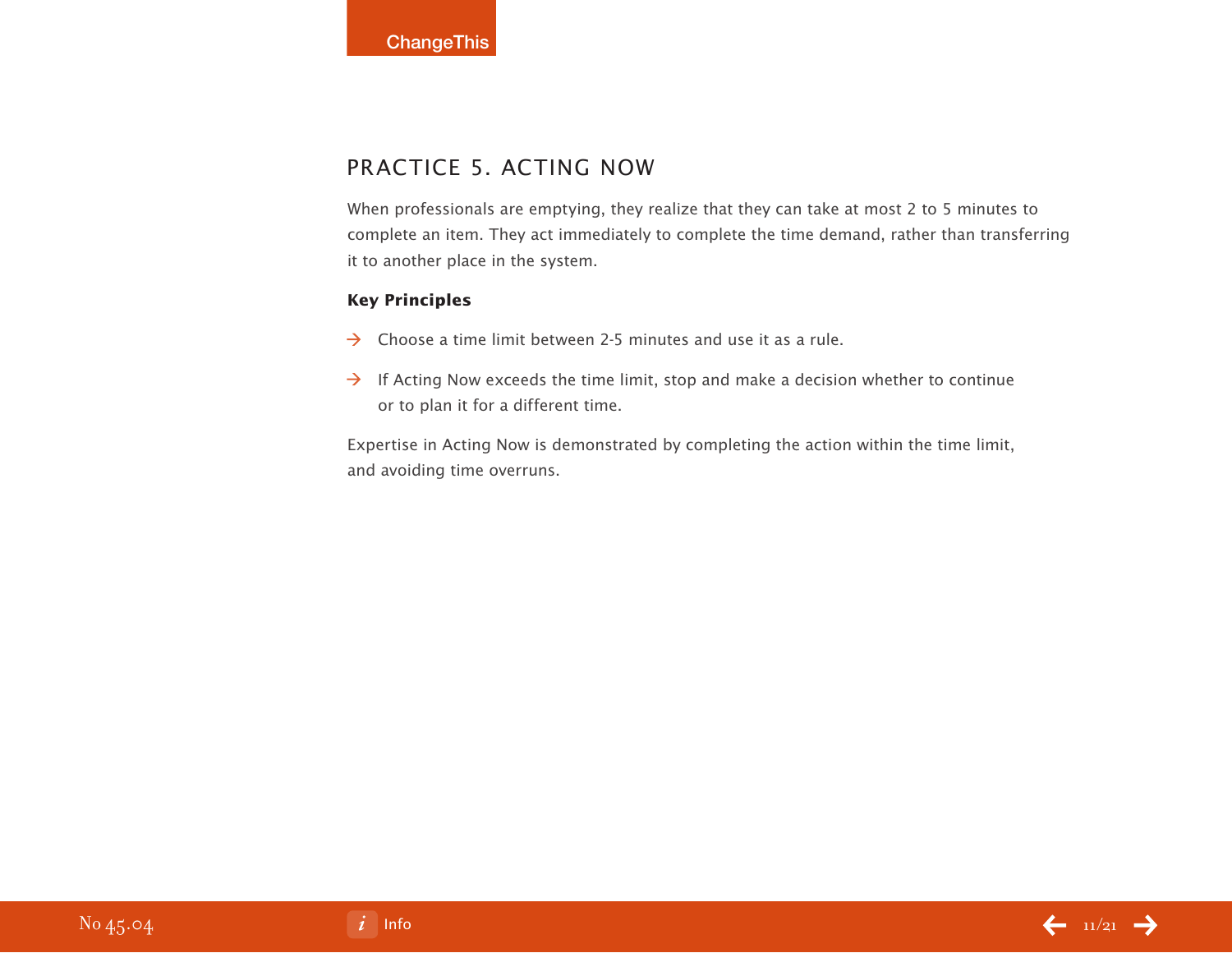# Practice 6. Scheduling

Time demands are placed in a calendar of events that include solo as well as group activities. A professional's schedule prevents him from over-committing himself.

#### **Key Principle**

- $\rightarrow$  Schedule in slack time to account for interruptions and for time estimates that are overly aggressive.
- $\rightarrow$  Look for recurring events to schedule each week, e.g., the regular Monday morning meeting.
- $\rightarrow$  Before committing to due dates or meetings, check the schedule.

The Scheduling expert rarely runs out of time, because they are precisely allocating their time to activities in their calendar. They stop what they are doing and decide what to work on next based on what is in their schedule.

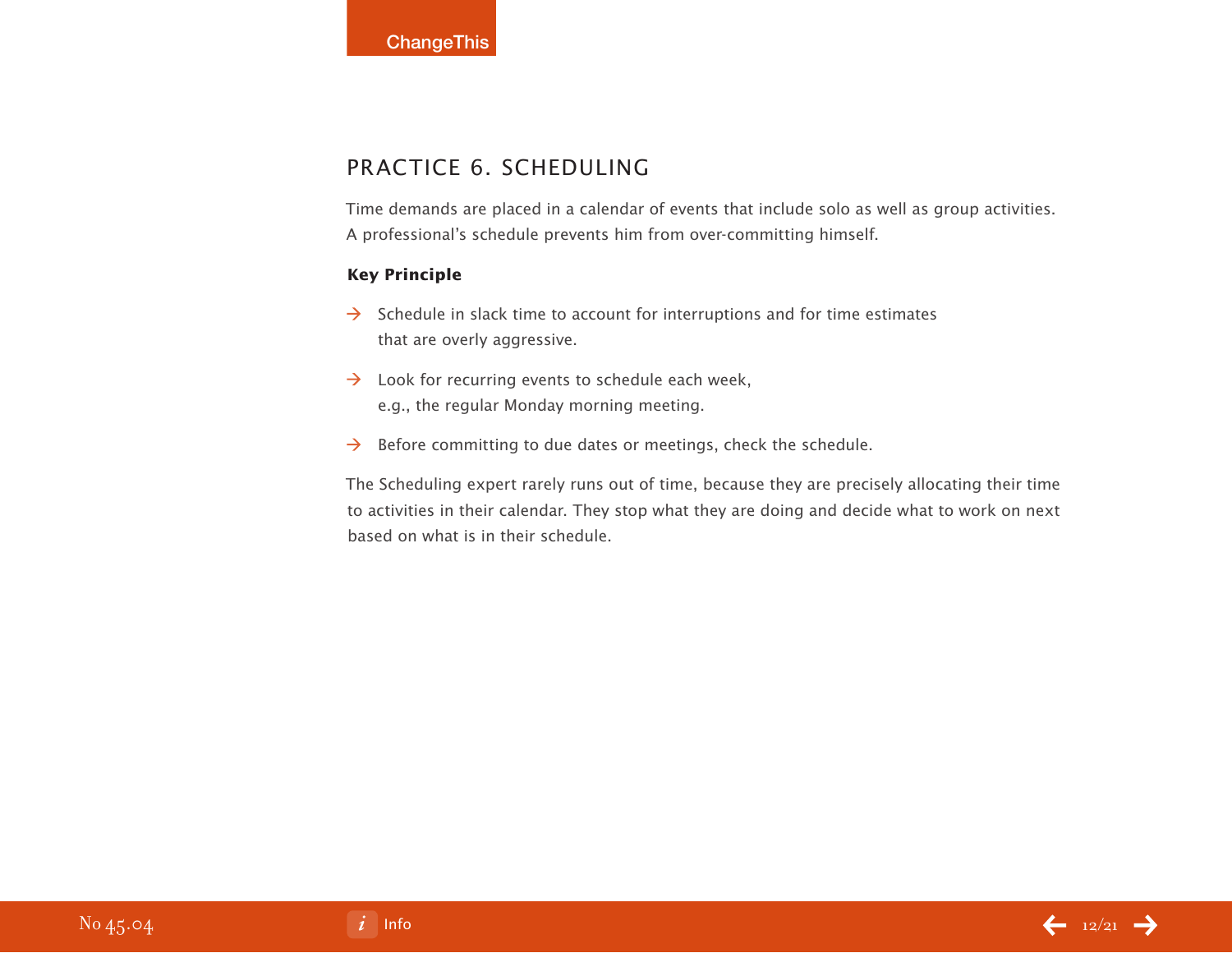# PRACTICE 7. LISTING

While Scheduling is a critically useful practice, it can easily become overwhelming if too many items are placed in a calendar. After all, who wants to fill their calendar with a single line item of 2 minutes for each purchase to be made at the grocery store? Instead, a shopping list is much more useful.

Lists are created and managed when it is impractical to use the schedule to keep track of minute details.

#### **Key Principle**

- $\rightarrow$  Listing is carefully balanced with Scheduling, according to the needs of a professional.
- Lists are basically groups of items that share the same characteristic.  $\rightarrow$
- $\rightarrow$  Lists must contribute to peace of mind, rather than subtract from it. When they get to be too long, and start to hide their contents from the user, they probably need to be scheduled in the calendar.

A professional skilled at Listing maintains just enough lists, none of which are overly long, to help provide his or her peace of mind that no key information is being forgotten.

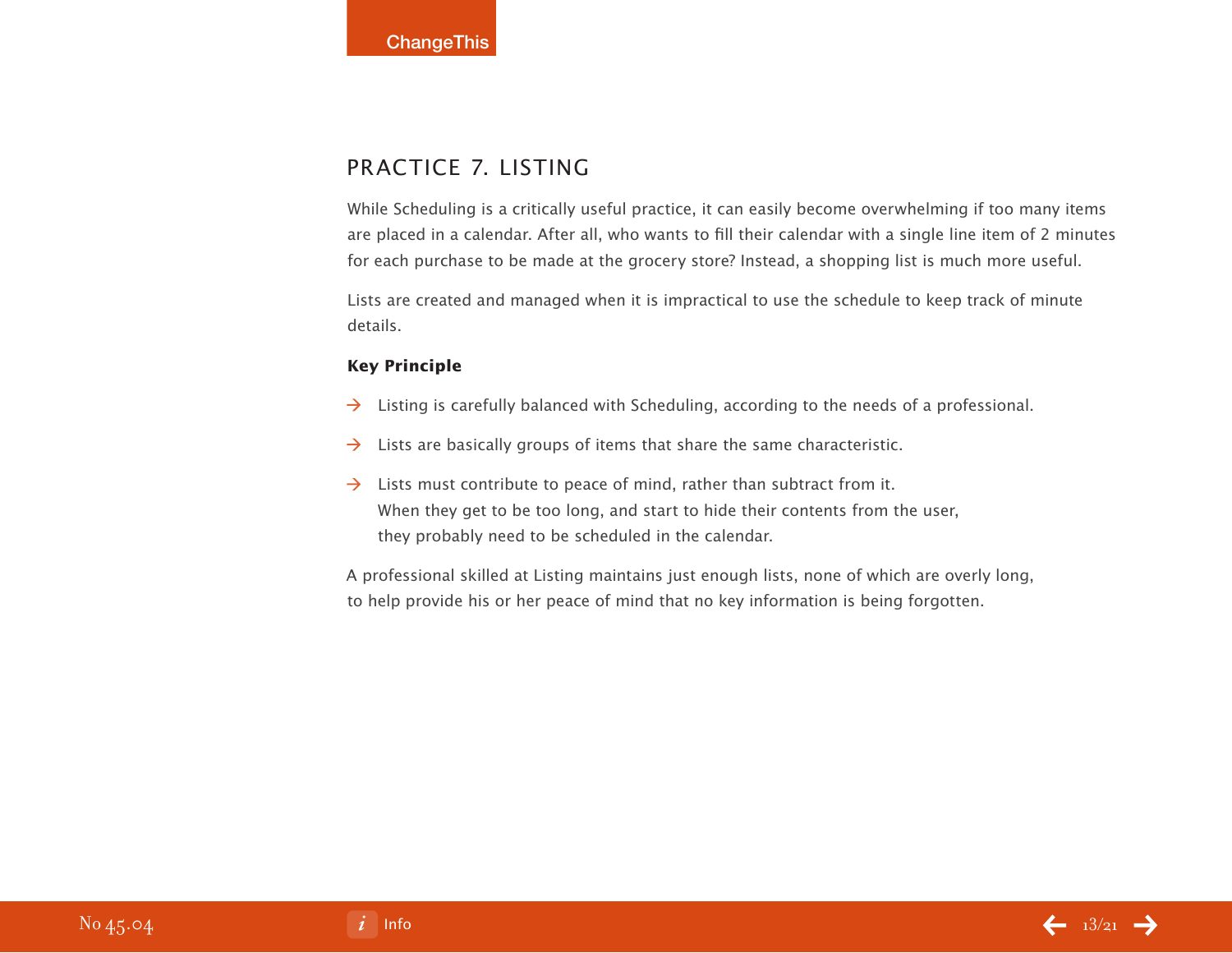## Personal Time Management Systems

Each complete time management system that exists describes activities that correspond to these 7 fundamental practices. Those systems that are sold commercially describe fine tuned practices in each of these areas, bundling them together in a single approach with its own language, nuances and details.

But these systems must cover ALL the fundamentals in order to work. Like the baker of bread, they must follow the same process even while producing their own variety, taste and texture.

However, a baker who insists that everyone must buy his bread, and his bread alone, creates a problem for his customers. He turns them off even further when he is unwilling to teach them how to bake their own bread at home. His unwillingness may come from the fact that he bakes with his instincts, and has no idea how to teach others his process, but the result is the same his customers want something that he does not deliver.

I happen to believe that the creators of commercial time management systems just don't know the fundamentals clearly enough to teach others. Their focus has been on finding ways to teach people one system, not in helping them to create their own.

The result is that the users of different systems are either raving fans, or failed adopters.

The fans are the lucky ones whose habits easily fit into the new system they are learning. The failures are those who get fired up for a few days, and after a week are forced to go back to their old habits.

My observation is that the vast majority of professionals take a bit from here and a bit from there to craft their own unique set of habits. Unfortunately, they do so without understanding the fundamentals, and the results in some cases are disastrous.

Their system of habits doesn't work, but they don't know why. It allows stress, missed appointments and forgotten commitments to occur too frequently, but they don't know where to start to fix their systems.

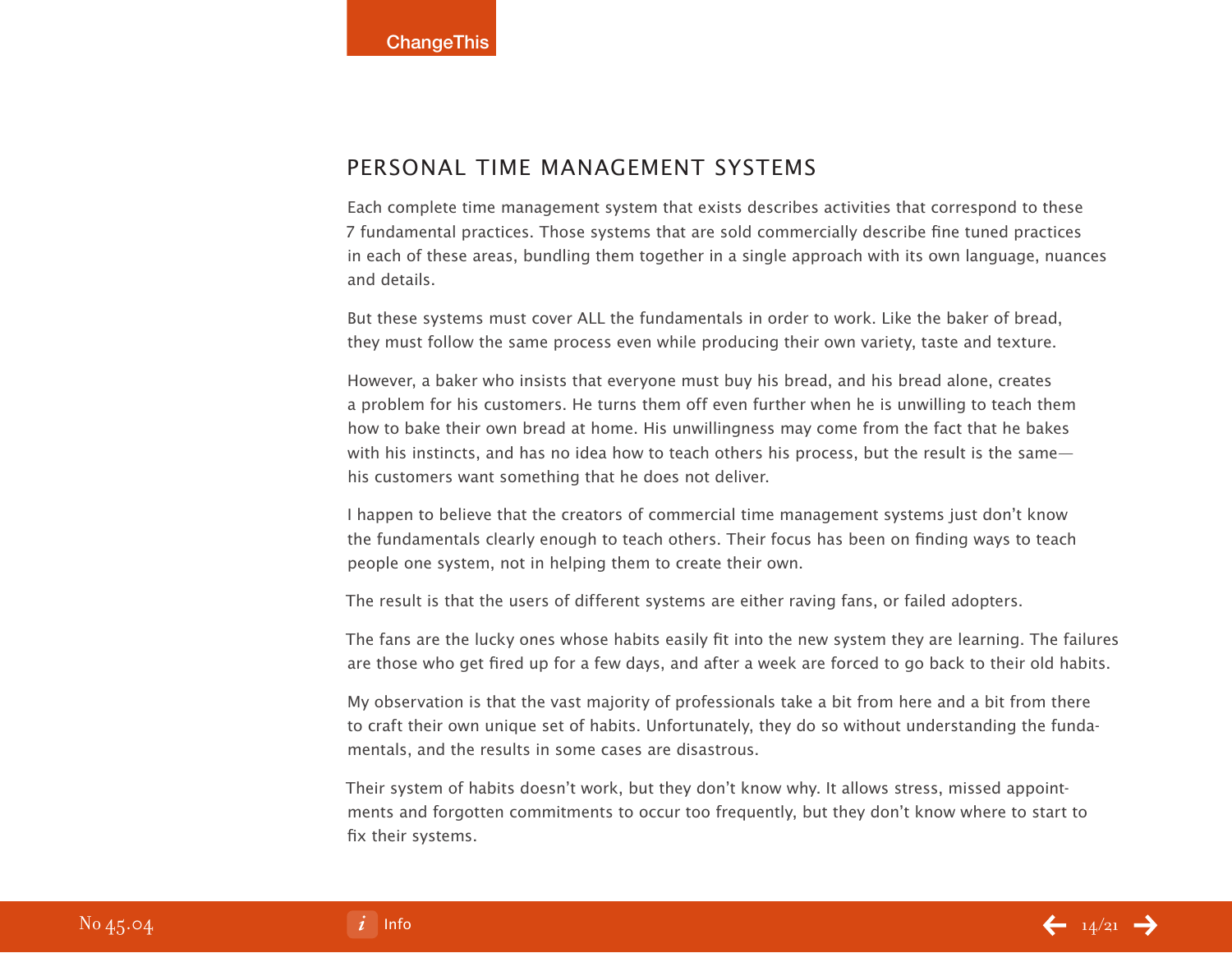## Fixing and Upgrading Time Management Systems

Luckily for them, the 7 fundamental practices are perfect for the job or fixing, upgrading or adapting personal time management systems.

When a professional athlete's game deteriorates, which happens to all of them at some point in time, they go back to the fundamentals. So must a working professional.

A friend of mine was recently promoted in her company, and discovered that the system that she been using to manage her productivity is just no longer sufficient. Her new responsibilities bring with them a dramatic increase in time demands, which have left her with sleepless nights as she struggles to get things done. The same thing happens to professionals everywhere who undergo major transitions: a new baby is born, a project is started or a hobby is taken up for the first time.

# The creators of commercial time management systems have focused on finding ways to teach people one system, not in helping them to create their own.

Often, stress immediately rises as time demands start falling through the cracks. It never used to happen before, but the change has caused their system's weaknesses to be revealed.

The best course of action in these circumstances is to use the 7 fundamentals as a set of diagnostic tools to discover which practices need to be upgraded, fixed or changed.

To illustrate, let's look at a single example that all knowledge-workers share—the state of their email Inbox.

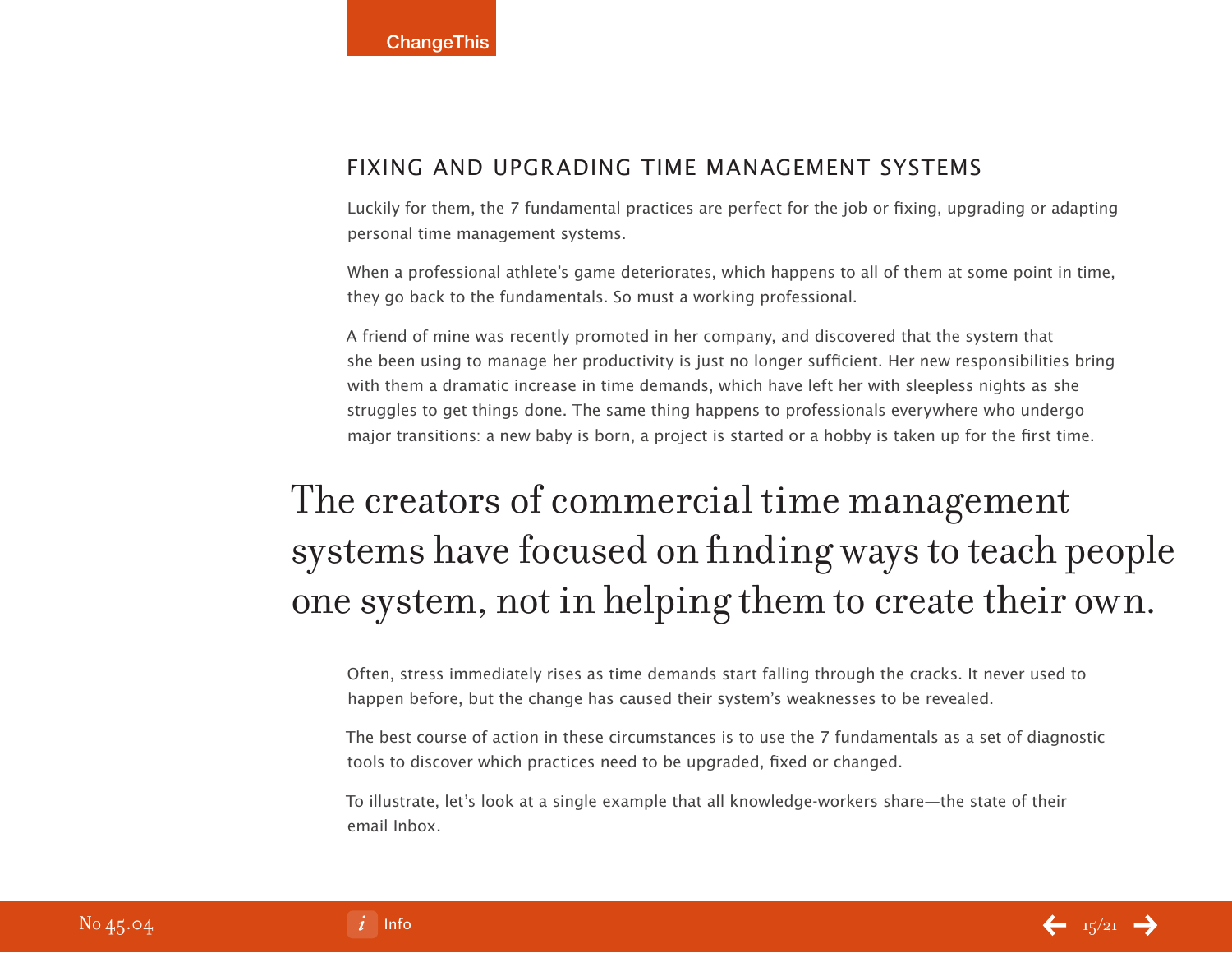### The Unproductive, Overflowing Email Inbox

When email was a quaint new convenience, it was fun to get a new message. Many users of AOL can recall the sonorous voice of the programme announcing "You've Got Mail!" and the feeling of pride that came with it. A teenager or grade-schooler who gets his or her first email account has the same feeling in the first few days (as fleeting as it might be!)

As working adults, however, we are quite glad that that voice has disappeared because, in 2008, it would drive us insane.

Now, tens and even hundreds of legitimate emails per day are the norm for some people, not including those that should be routed away as Spam. In the meantime, the habits that we developed in the mid '90s or grade-school for handling email are simply insufficient.

The overflowing email Inbox is one of today's signals to the working professional that they are being unproductive, and that the state of their Inbox might be adding to the stress that they feel everyday. Why so?

Hidden in the Inbox are overdue time demands, requests that have become urgent, meetings that have not been scheduled in the calendar, and agendas that have not been revised.

If this is the case, the cure is not as easy as picking up a book or reading a blog on "How to Create an Empty Inbox Forever."

Instead, the cure comes from a professional applying the 7 fundamental practices to the way she handles her Inbox. The overflowing Inbox is a sign that one of the 7 practices is not up to the level required.

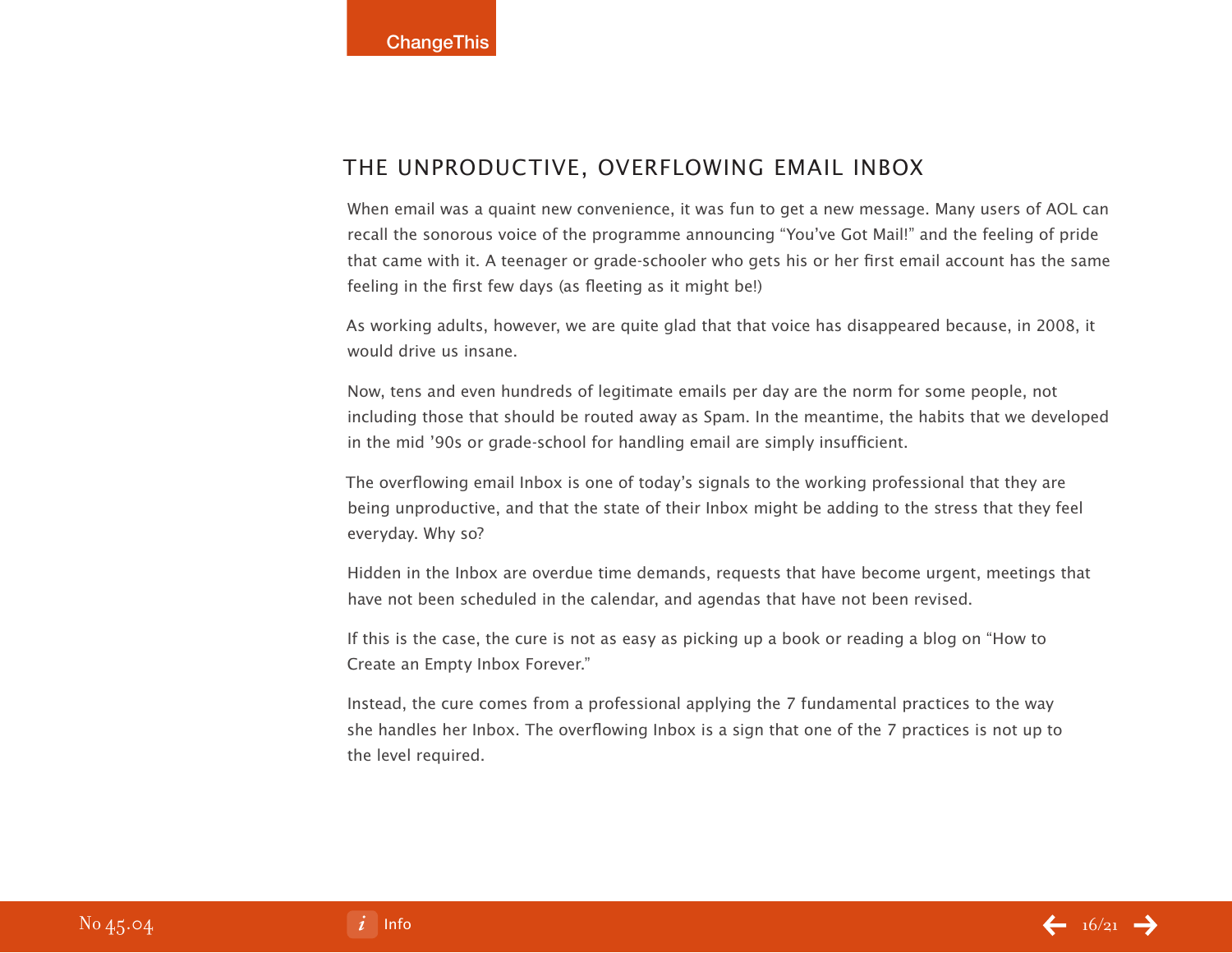It might be that she is Capturing incorrectly, and randomly, by allowing messages to flow into her Inbox automatically. Or, she might not be Emptying her Inbox often enough. Or she might not be Tossing at all. Or not Acting Now, etc.

The fact is, the cure to the complex professional disease of an overflowing Inbox is not as simple as slavishly following someone else's habit pattern. Instead, it requires personal time spent in personal diagnosis, experimentation, practice, measurement, and improvement. Only then can a solution be crafted that fits into the professional's lifestyle, circumstances and temperament.

There is simply no substitute to the time that must be spent to get the 7 practices honed into a working system, and I imagine that Hank, Michael and Tiger would nod their heads in agreement. They might also agree that one's skills change over time, and that constant re-examination is the price one pays for being a professional.

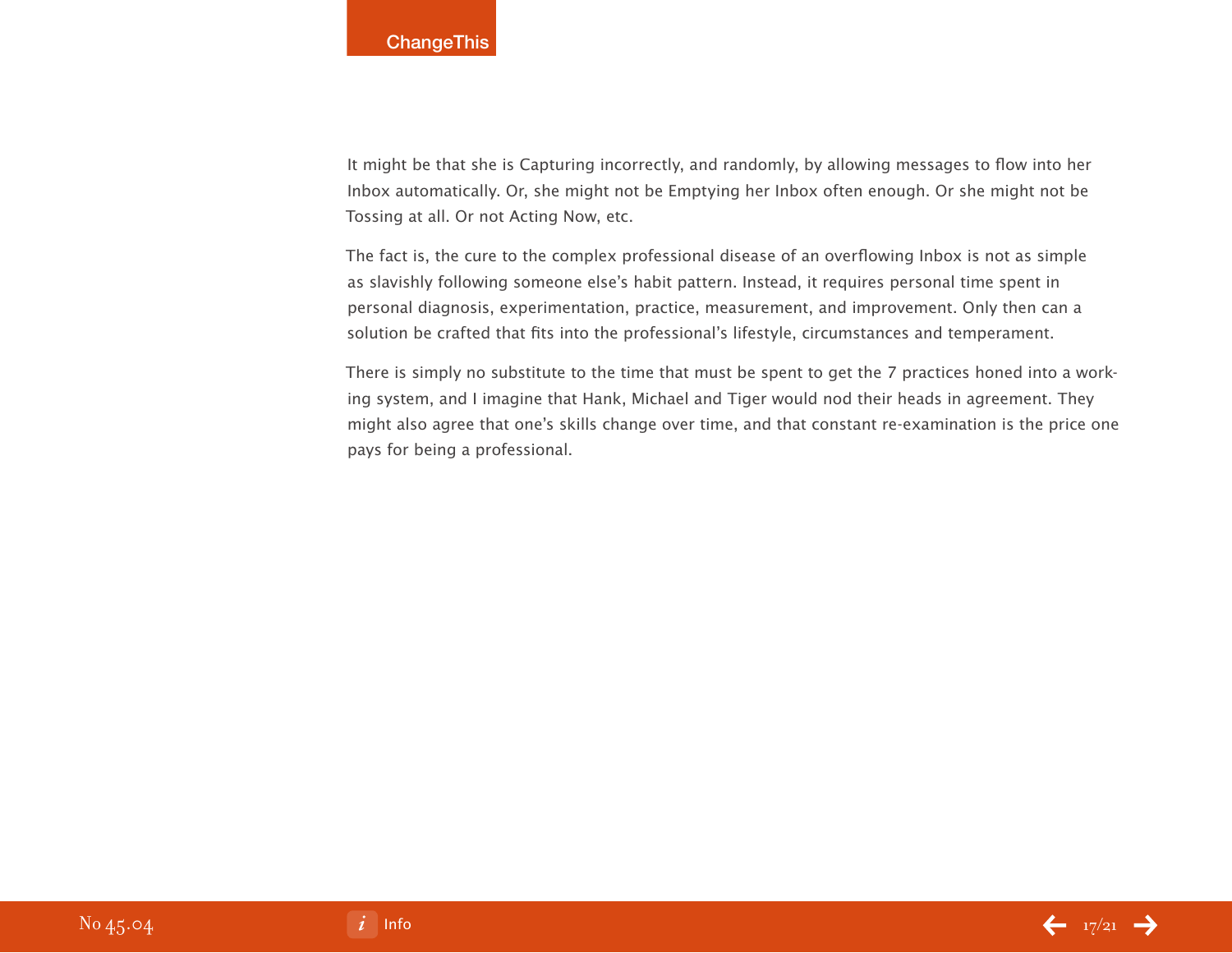## Tips, Newfangled Tools and Other Distractions

In today's world, there is an increasing pull to abandon the fundamentals for new tips and gadgets that seem to be more exciting.

A new article with 100 new time management tips comes out every day. New PDA's are released every week. Software for handling email, calendars and to-do's is upgraded and launched every few months.

They may provide real excitement, but the question a professional should ask themselves when they open that gift on Christmas morning is "what does this mean for my fundamentals?"

Will I use this new innovation to help improve my Capturing, Emptying, Tossing, etc.? How exactly will I do that? Will the technology help me to upgrade one of the 7 practices in a way that I can sustain it?

Recently, I discovered a programme—Mozy.com—that backs up all the files from my hard-drive whenever I am not active at the keyboard. It fits nicely into my current practices.

I have also been researching new PDA's. I currently use the original Palm Tungsten T, and while there have been shinier new models with more features, I have yet to upgrade for one simple reason. According to my research, and my current understanding of my own time management system, an upgrade would do nothing to improve any of the ways I use the 7 fundamental practices.

Professionals need to be very careful about the way they change their own habit patterns, and to do so simply to accommodate a new technology is a frequent mistake.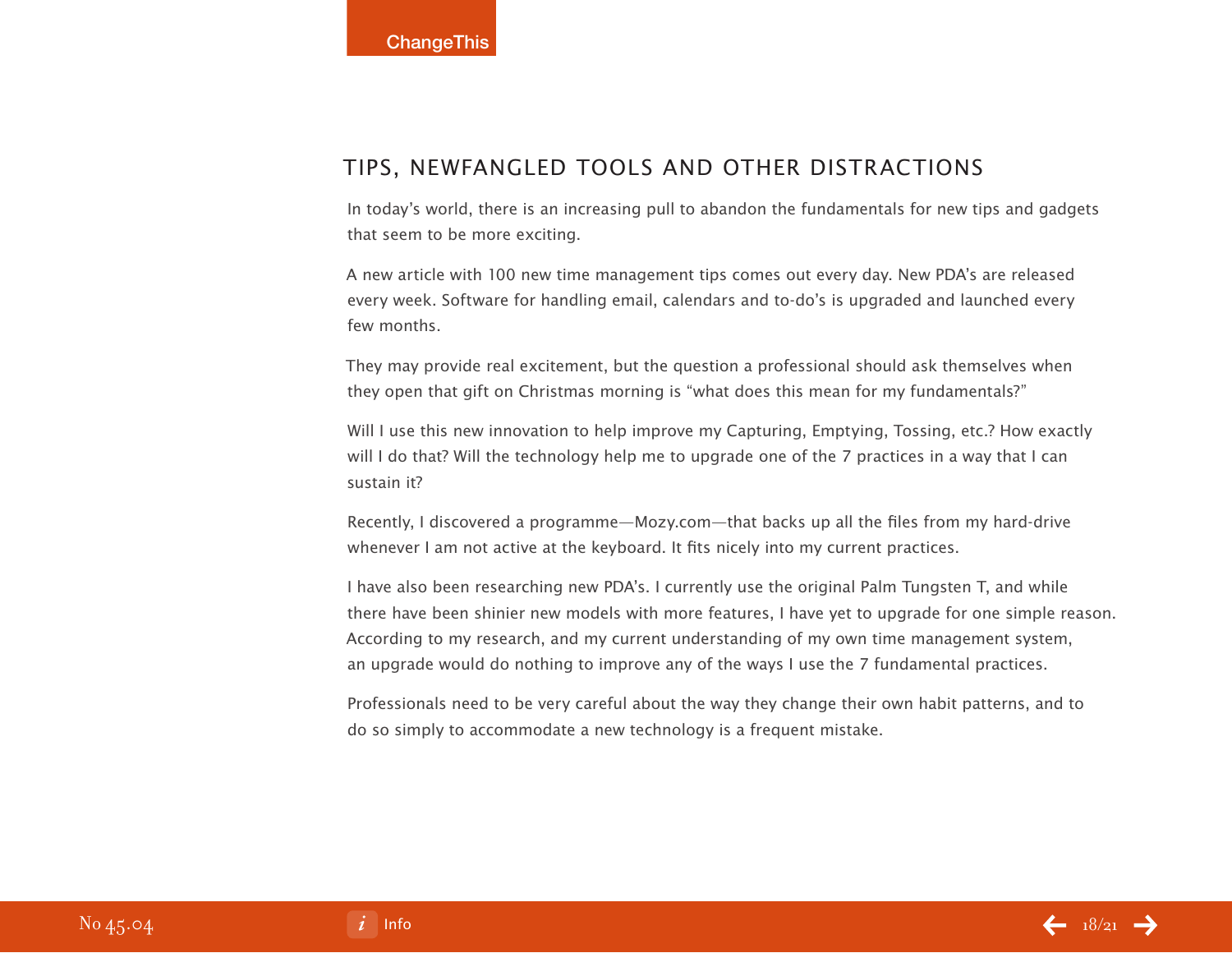In a recent training session in a large management consulting firm, I was working with a group of five associates huddled around a flip-chart. Many of them were armed with Blackberries.

As we were talking in a huddle, I noticed an associate reach into his pocket and pull out his unit. As we watched, he scrolled to read his email, and started replying to it with both thumbs flashing, oblivious to the effect he was having on the activity.

I softly called his name, and he snapped to attention, as if he were just awaking. He apologized profusely, and turned off his device with a red face.

Apart from questions of social etiquette, what he did not realize is that by jumping to a new time demand while in the middle of another, he was being unproductive.

The new technology had merely reinforced his bad habits, and made him even more inefficient. He was only faster, not better.

It's a warning to professionals that bears repeating—be careful of new technology and new insights, as exciting as they may be.

In today's world, there is an increasing pull to abandon the fundamentals for new tips and gadgets that seem to be more exciting.

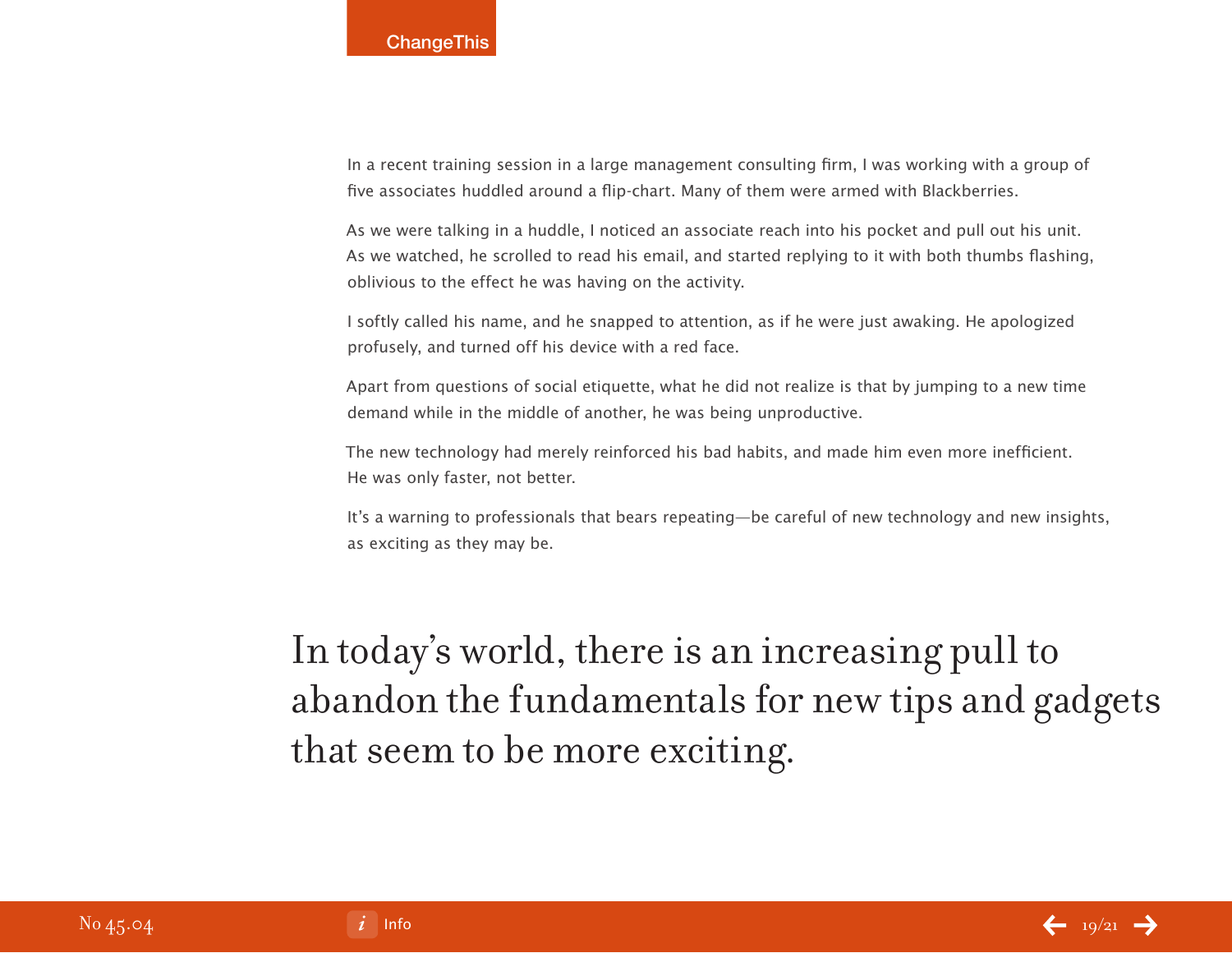# WHAT NEXT?

It can be guaranteed that more innovations are on their way, and as new tips and technologies are thought up, the commercial and peer pressure to use them will only increase.

To be effective, however, a professional must focus himself on the simple fundamentals. Like a Zen master, he must quietly marshal his energies towards perfecting his system, paying attention to the 7 practices, all while looking for ways to improve them on a daily basis.

Only then will he see the results I mentioned that we all want—peace of mind, productivity and a life-long feeling of fulfilment.

All one needs do to is take ownership of their time management system for the first time.  $\blacksquare$